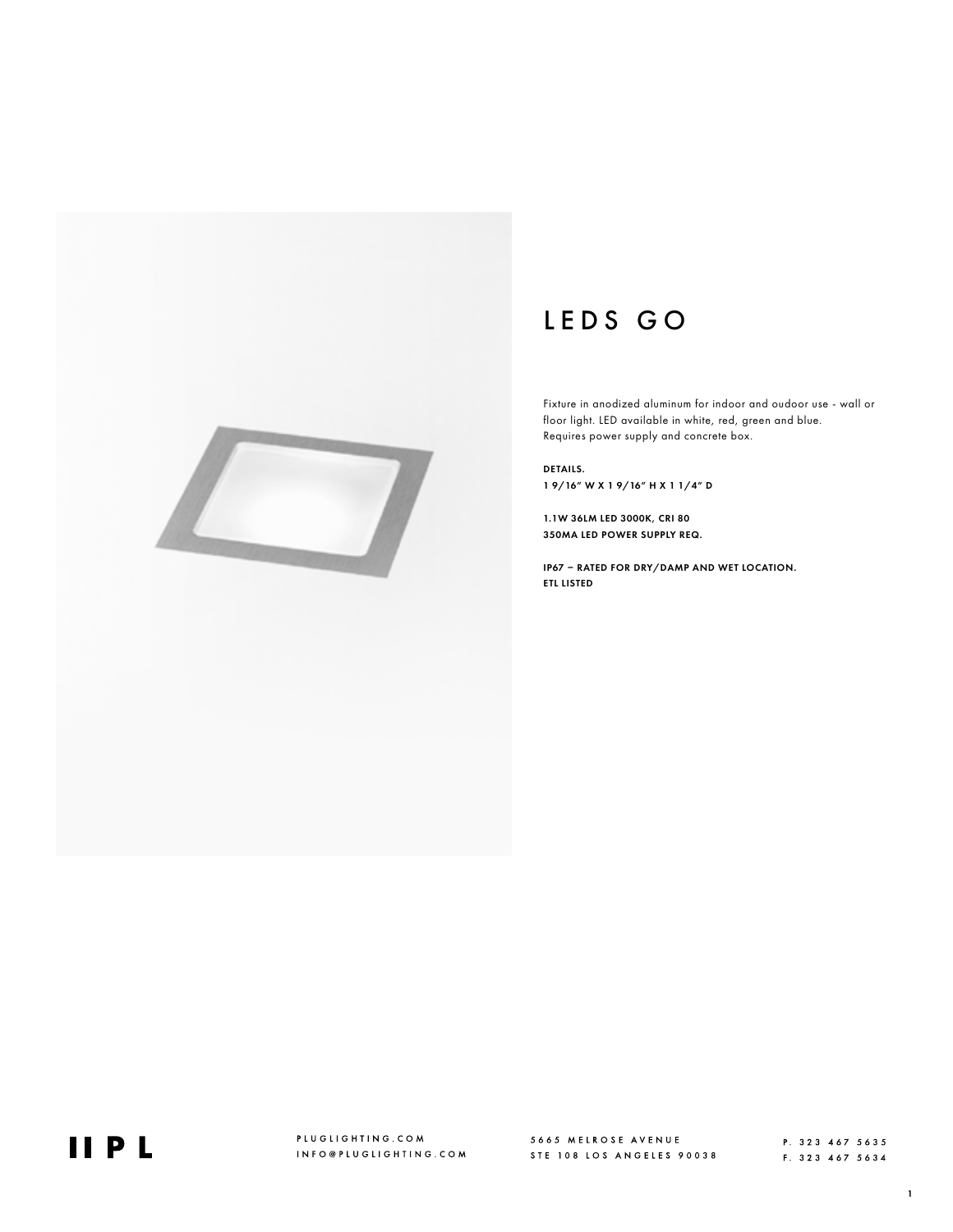

**IIPL** 

PLUGLIGHTING.COM INFO@PLUGLIGHTING.COM

5665 MELROSE AVENUE<br>STE 108 LOS ANGELES 90038

P. 323 467 5635 F. 323 467 5634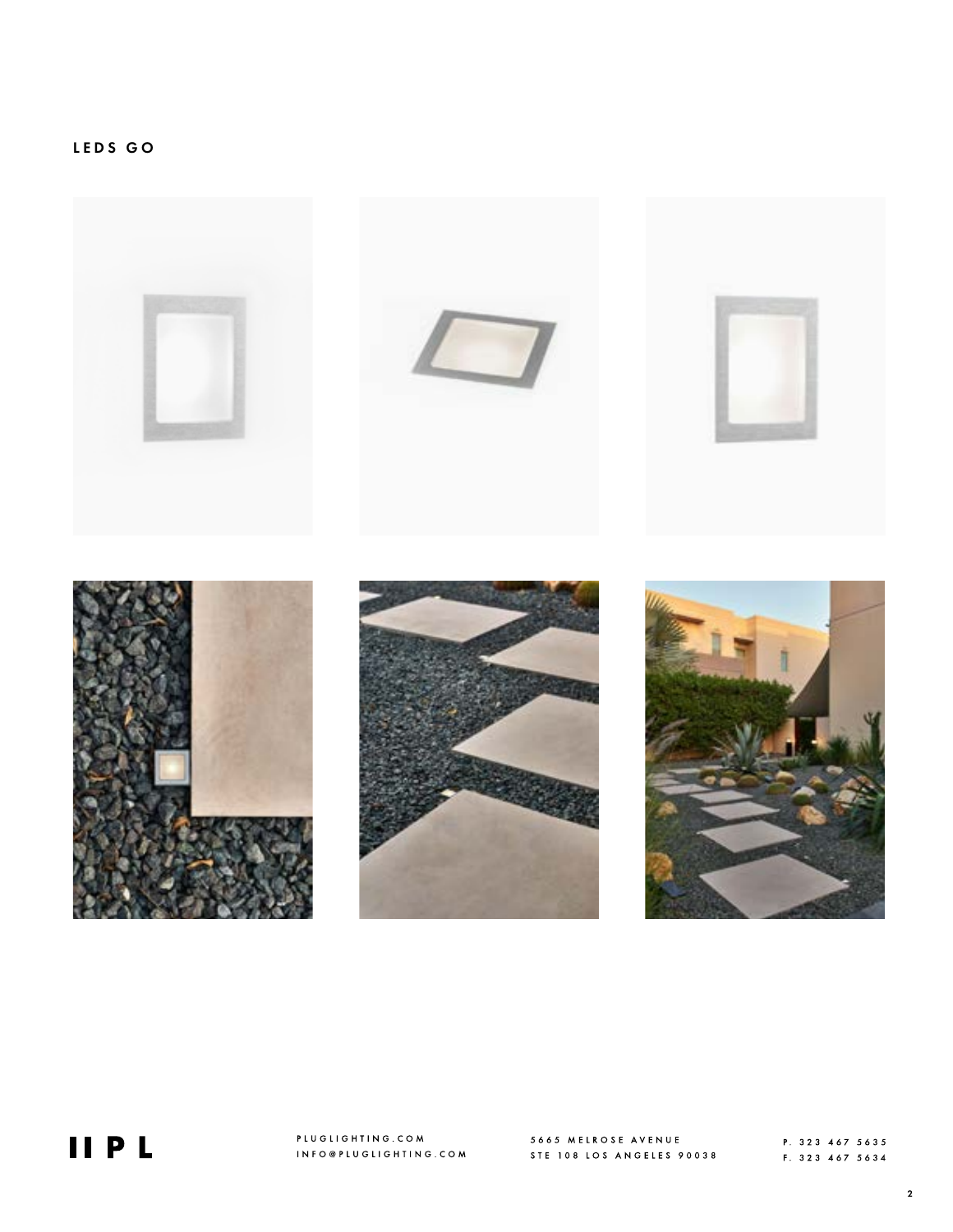### LEDS GO





PLUGLIGHTING.COM